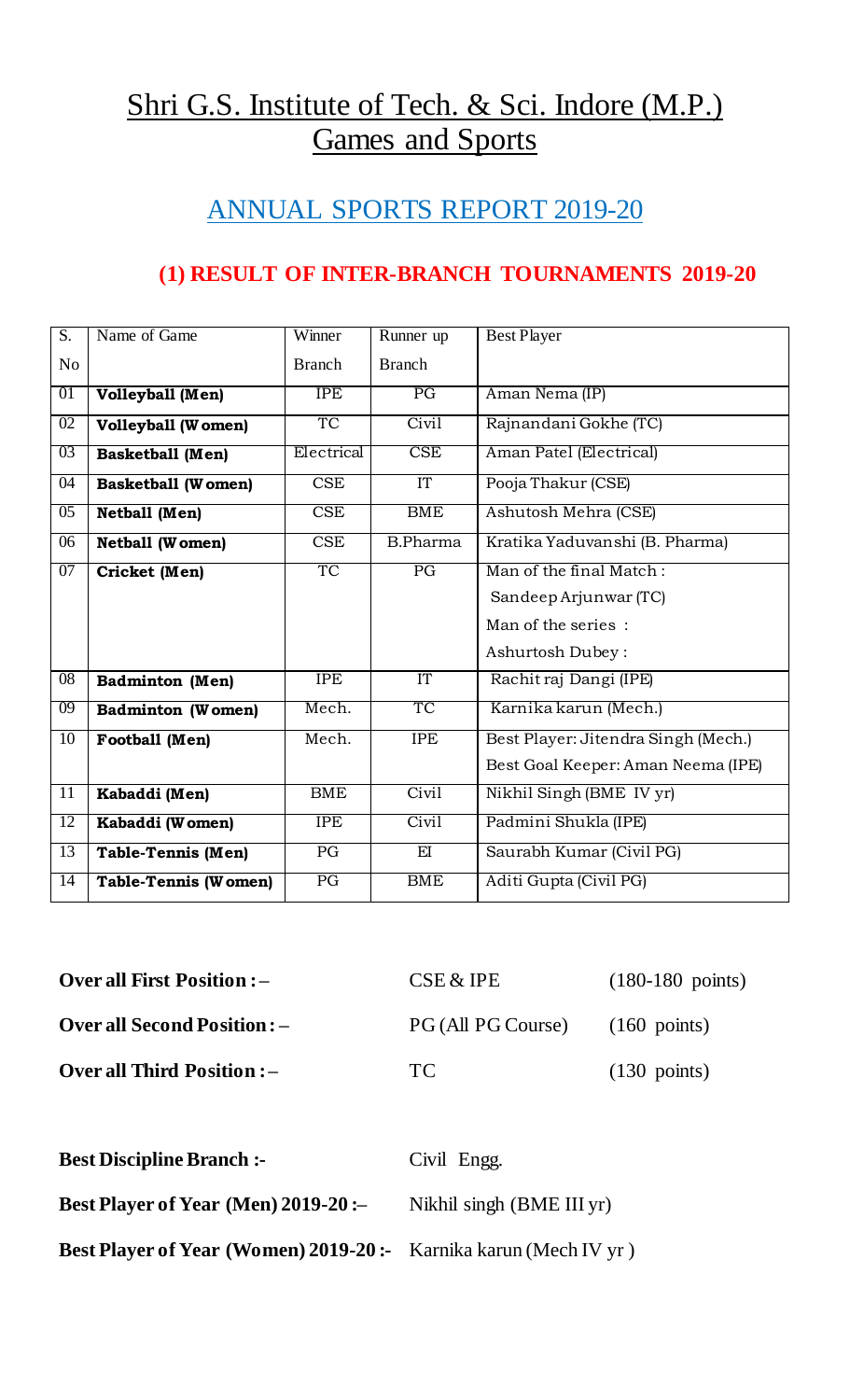## **(2) STUDENTS SPORTS COMMITTEE 2019-20**

| Post                         | <b>Name</b>              | <b>Branch</b> | <b>Contact No.</b> |
|------------------------------|--------------------------|---------------|--------------------|
| <b>PRESIDENT</b>             | Vishwaraj Gaur           | Electrical    | 8770042447         |
| <b>SECRETARY</b>             | Kartik Upadhyay          | I.T.          | 7354399943         |
| <b>Core Committee Member</b> | Mrityunjay Singh Chandel | Instru        | 7080801542         |
| <b>Core Committee Member</b> | Javed Ahmed              | Civil         | 8839661318         |
| <b>Core Committee Member</b> | Akarsh Jain              | I.P.          | 9131135380         |
| <b>Core Committee Member</b> | Shristhi Bajpai          | Instru.       | 9589796940         |
| <b>Core Committee Member</b> | Rajnandini Gokhe         | T.C.          | 7697893699         |
| <b>Core Committee Member</b> | Anmol Bhalavi            | Civil         | 9111225625         |

## **BRANCH SPORTS REPRESENTATIVES**

|                                            | <b>Boys</b>        |                    | Girls             |                    |
|--------------------------------------------|--------------------|--------------------|-------------------|--------------------|
| <b>Branch</b>                              | <b>Name</b>        | <b>Contact No.</b> | <b>Name</b>       | <b>Contact No.</b> |
| Mech Engg.                                 | Saurabh Soni       | 7869693393         | Karnika Karun     | 9425342395         |
| T.C. Engg.                                 | Naman Verma        | 7049232891         | Megha Soni        | 9424013403         |
| Instru. Engg.                              | <b>Vikas Patel</b> | 8358017229         | Dimple Parmar     | 7470500636         |
| <b>Computer Engg.</b>                      | Murtaza Ali        | 7889473008         | Mehr Heer         | 9131027690         |
| I.T. Engg.                                 | Manan Goyal        | 7869034286         | Sanjana Dehariya  | 7869668703         |
| I.P. Engg.                                 | Pratik Joshi       | 8770564857         | Aishwarya Singhai | 9425017606         |
| <b>Electrical Engg.</b>                    | Akash Semil        | 6268692694         | K. Raj Ritika     | 9340807605         |
| Civil Engg.                                | Rohit Badole       | 9109234622         | Mahima Jamre      | 7773098668         |
| <b>Biomedical Engg.</b>                    | Vikrant Chaturvedi | 8319402300         | Sailee Jambhekar  | 8719969702         |
| PG (MCA/MBA/ME/<br><b>M.Tech/M.Pharma)</b> | Anupam Verma       | 8962151651         | Khushu Dashore    | 7470886052         |
| <b>Pharmacy</b>                            | Sumit Pathak       | 7566070795         | Saloni Dasondhi   | 7869908080         |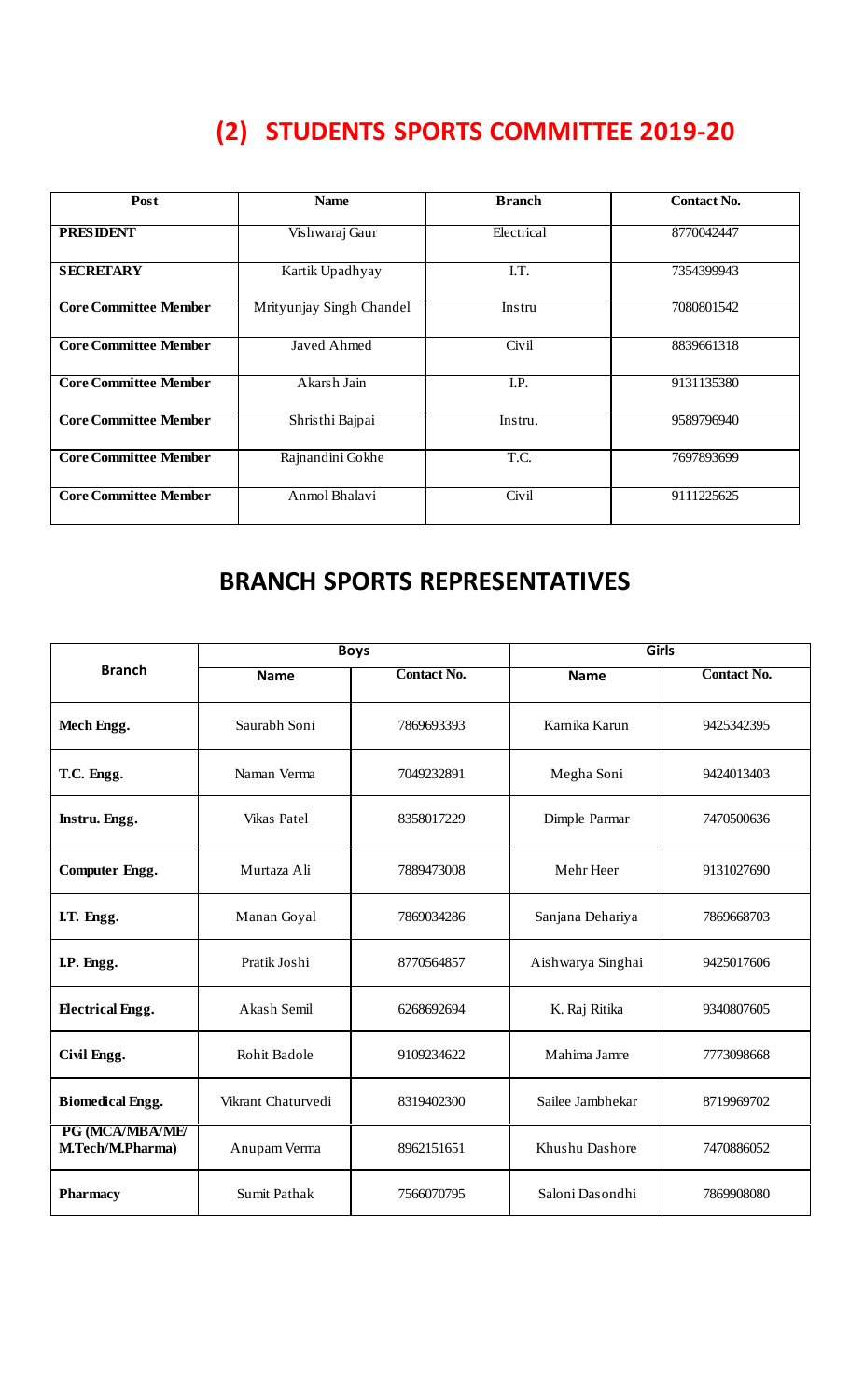#### 3. ACHIEVEMENT OF INSTITUE TEAMS IN RGPV INDORE NODAL INTER COLLEGIATE TOURNAMENT :

| S.N. | Game                     | Organized by                | Achievements                                                   |
|------|--------------------------|-----------------------------|----------------------------------------------------------------|
| 01   | <b>Basketball</b> (M)    | Prestige Institute Indore   | Winner                                                         |
| 02   | <b>Basketball</b> (W)    | Prestige Institute Indore   | Runner up                                                      |
| 03   | Kho-Kho (M)              | JIT Borawan Khargone        | Winner                                                         |
|      |                          |                             | Best Chaser - Nitesh Tanwar ()                                 |
|      |                          |                             | Best Runner – Kartik Upadhyay                                  |
|      |                          |                             | (TT)                                                           |
| 04   | Kho-Kho (W)              | <b>JIT Borawan Khargone</b> | Played semifinal                                               |
| 05   | Netball (M)              | Malwa Institute Indore      | Winner                                                         |
| 06   | Netball (W)              | Malwa Institute Indore      | Runner up                                                      |
| 07   | <b>Badmintion</b> (M)    | <b>SGSITS Indore</b>        | Winner                                                         |
|      |                          |                             | Best Player of Tournament (M) -<br>Rubin shah (CSE, SGSITS)    |
| 08   | Badmintion (W)           | <b>SGSITS Indore</b>        | Winner                                                         |
|      |                          |                             | Best Player of Tournament (W)-<br>karnika Karun (Mech. SGSITS) |
| 09   | <b>Cross Country (M)</b> | JIT Borawan Khargone        | Overall champion first                                         |
| 10   | <b>Cross Country (W)</b> | JIT Borawan Khargone        | Overall champion first                                         |
| 11   | Table Tennis (W)         | Aisect college indore       | Winner                                                         |
| 12   | <b>Table Tennis (M)</b>  | Aisect college indore       | Runner up                                                      |
| 12   | Chess $(M)$              | SAGE University Indore      | Winner                                                         |
| 13   | Chess $(W)$              | SAGE University Indore      | Runner up                                                      |
| 14   | Kabaddi (W)              | <b>IIST</b> Indore          | Runner up                                                      |
| 15   | Swimming (M)             | Malwa Institute Indore      | Gold Medal                                                     |
|      |                          |                             | Neel Gadikar (TC)                                              |
| 16   | <b>Boxing (M)</b>        | Malwa Institute Indore      | Gold Medal                                                     |
|      |                          |                             | Akshat Bhaiji (IPE)                                            |
| 17   | Football (M)             | Relaince Found. Indore      | Played semifinal                                               |
| 18   | Cricket (M)              | <b>MIST</b> Indore          | Played semifinal                                               |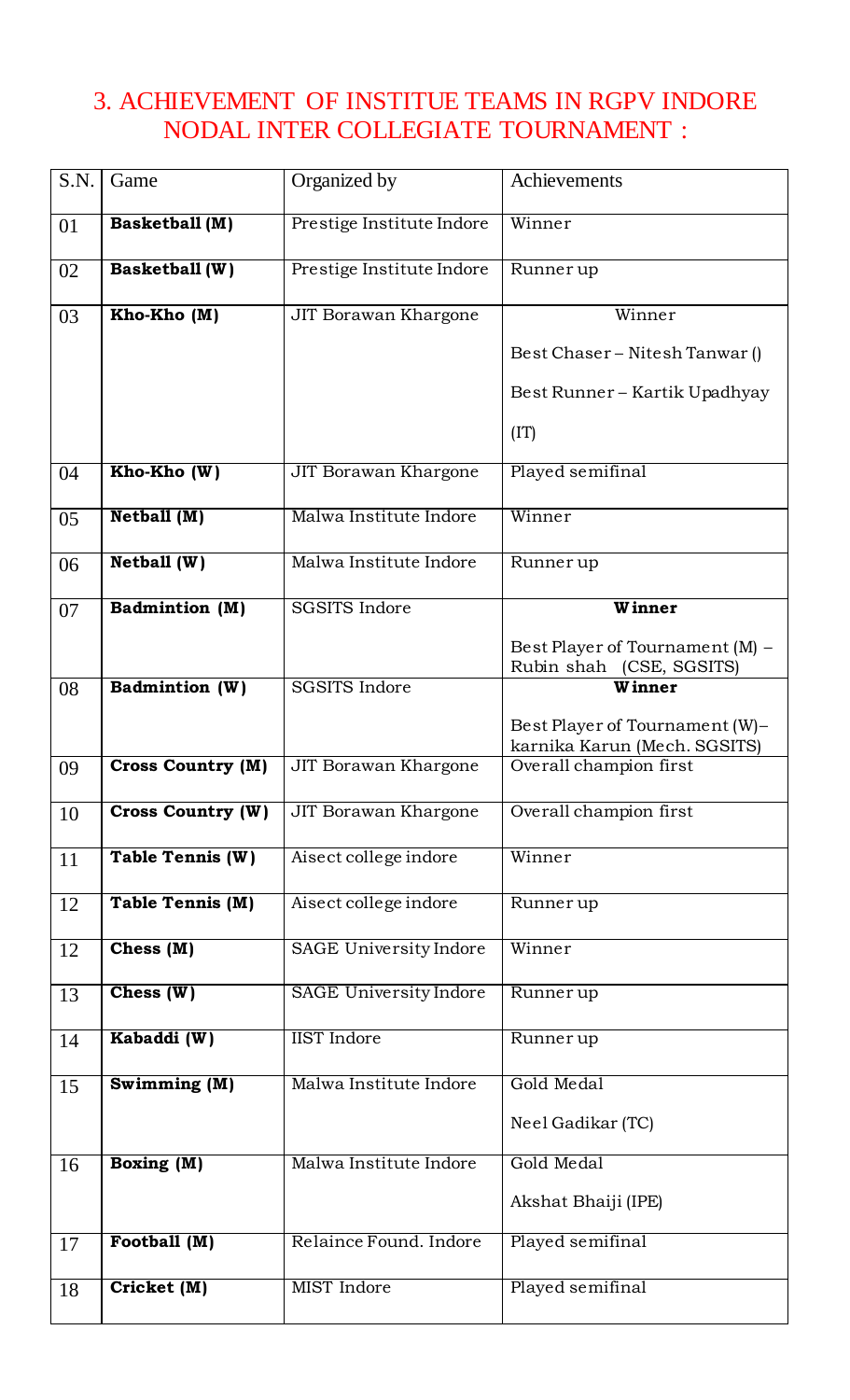| 19 | Rifle shooting $(W)$ | IES IPS Academy Indore   | Gold Medal-<br>Shivani Mukati (BME)                                                                              |
|----|----------------------|--------------------------|------------------------------------------------------------------------------------------------------------------|
|    |                      |                          | Bronze Medal-                                                                                                    |
|    |                      |                          | Bharti Gehlod IT)                                                                                                |
| 20 | Rifle shooting $(W)$ | IES IPS Academy Indore   | $\overline{\text{Silver}}$ Medal –<br>JaideepVerma (TC)                                                          |
|    |                      |                          | Bronze Medal-                                                                                                    |
| 21 | Weight Lifting       | Sanghavi Intitute Indore | Bharti Gehlod IT)<br>Manish Tekram (B.PHARM) -Gold                                                               |
|    |                      |                          | Medal<br>Priyansh jain(B.PHARM) - Gold Medal                                                                     |
|    |                      |                          | Adarsh Sharma (Mech.) - Gold Medal                                                                               |
| 22 | Athletics (M)        | JIT Borawan Khargone     | <b>Team Position-</b>                                                                                            |
|    |                      |                          | <b>Overall Champion first</b>                                                                                    |
|    |                      |                          | Individual Performance-                                                                                          |
|    |                      |                          | Nikhil Singh(BME) - 100 m,<br>200m & High Jump (Gold medal)                                                      |
|    |                      |                          | Harshit Uikey (IPE)-10000 m $\&$<br>5000 m Long race (Gold Medal)                                                |
|    |                      |                          | Pranav Surwade (CSE) - 10000 m<br>Long race (Silver Medal)                                                       |
|    |                      |                          | Vikarant Chturvedi (BME)-<br>Javelin Throw (Silver medal)                                                        |
|    |                      |                          | Ishan Soni (Mech.)- Shot Put<br>(Silver medel)                                                                   |
|    |                      |                          | Shivam Tripathi (Civil)-Triple<br>Jump (Bronze Medal)                                                            |
|    |                      |                          | Rohit Badole (Civil)-1500 m race<br>(Silver Medal)                                                               |
|    |                      |                          | Aksh Semil (Electrical)-400m &<br>800 m race (Bronze Medal)                                                      |
|    |                      |                          | Best Athlete of the tournament-<br>Nikhil Singh (BME)                                                            |
| 23 | Athletics (W)        | JIT Borawan Khargone     | <b>Team Position-</b>                                                                                            |
|    |                      |                          | <b>Overall Champion first</b>                                                                                    |
|    |                      |                          | <b>Individual Performance-</b><br>Shivni Mukati (BME) - Shot Put<br>(Gold Medal), Discus Throw<br>(Silver Medal) |
|    |                      |                          | Sneha Chouhan(IPE) - discus<br>Throw (Bronze Medal)                                                              |
|    |                      |                          | Urvashi Sharda (IT)- Ling Jump<br>& Triple Jump (Silver Medal) &<br>100 m race (Bronze Medal)                    |
|    |                      |                          | Pallavi Parashar (TC)-Javelin<br>Throw (Silver medal)                                                            |
|    |                      |                          | Archana Thakur(Civil)-10000 m<br>Long Race (Silver medal)                                                        |
|    |                      |                          | Shruti Bhalave (EE)- 400 m<br>Race (Bronze Medal)                                                                |
|    |                      |                          | Jyoti Hariyale (IT) - High Jump<br>(Bronze Madeal)                                                               |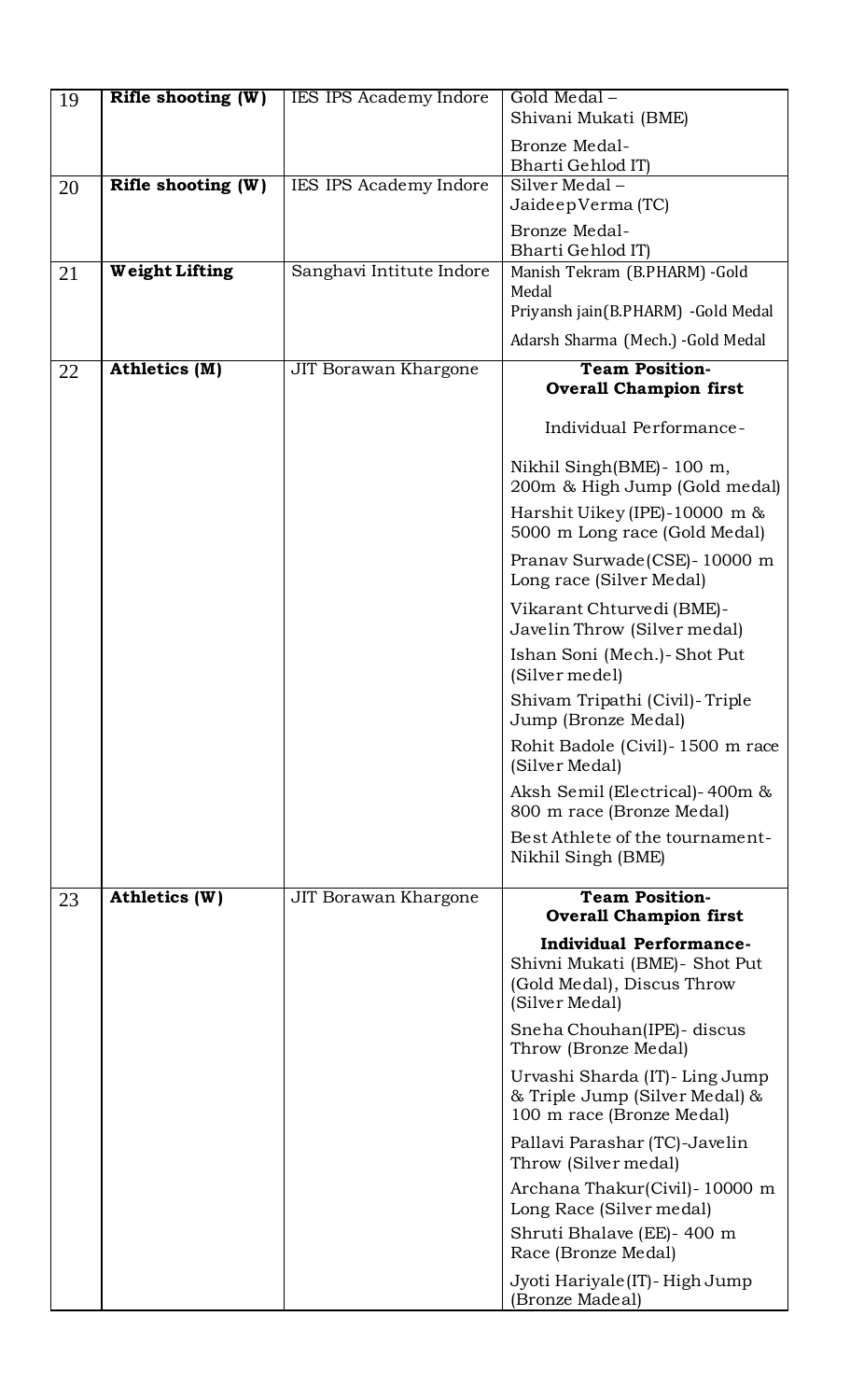#### 4. ACHIEVEMENT OF INSTITUE TEAMS IN STATE LEVEL INTER COLLEGIATE TOURNAMENTS :

| S.N. | Game        | Organized by | Achievements |
|------|-------------|--------------|--------------|
|      | Cricket (M) | SATI Vidisha | Runner Up    |

## 5. FOLLOWING PLAYERS OF OUR INSTITURE REPRESENTED INDORE NODAL IN RGPV STATE LEVEL TOURNAMENTS :

| S.N. | Game                 | Selected Player of Our Institute in Indore Nodal |
|------|----------------------|--------------------------------------------------|
| 01   | Badminton (M & W)    | RUBIN SHAH (CSE)                                 |
|      |                      | RACHIT RAJ DANGI (IPE)                           |
|      |                      | MIHIR KUTUMBALE (CIVIL)                          |
|      |                      | JALAJ SIROLIYA (EE)                              |
|      |                      | SAMBIT KUMAR SONI (TC)                           |
|      |                      | MAYANK SINGH (ELECTRICAL)                        |
|      |                      | PRASHANT PANDEY IPE)                             |
|      |                      | KARNIKA KARUN (ME)                               |
|      |                      | AISHWARYA SINGHAI (IPE)                          |
|      |                      | TARUNA MADAVI (EC)                               |
|      |                      | UNNAT DUBEY (CIVIL)                              |
|      |                      | R. RITIKA RAJ (ELECTRICAL)                       |
| 02   | Cross Country (M &W) | HARSHIT UIKEY (IPE)                              |
|      |                      | ROHIT BADOLE (CE)                                |
|      |                      | <b>PRANAV SURWADE (CSE)</b>                      |
|      |                      | SHUBHAM BADOLE (CIVIL)                           |
|      |                      | ARCHANA THAKUR (CE)                              |
|      |                      | SONALI BADOLE (IT)                               |
|      |                      | SARITA KHARTE (IPE)                              |
|      |                      | MAHIMA YADAV (IPE)                               |
|      |                      | TINA YADAV (ELECTRICAL)                          |
| 03   | Volleyball (M & W)   | AMAN NEMA (IPE)                                  |
|      |                      | SHIVAM MISHRA (IPE)                              |
|      |                      | RAJNANDINEE GORKHE (EC)                          |
|      |                      | VAISHALI GOUR (CSE)                              |
| 04   | Football (M)         | ANKIT THAKUR (MECH)                              |
|      |                      | <b>JITENDRA SINGH (MECH)</b>                     |
|      |                      | YASH SARASWAT (IT)                               |
|      |                      | <b>VEDANSH DUBEY (IPE)</b>                       |
|      |                      | RAJDEEP DHITWALE (IT)                            |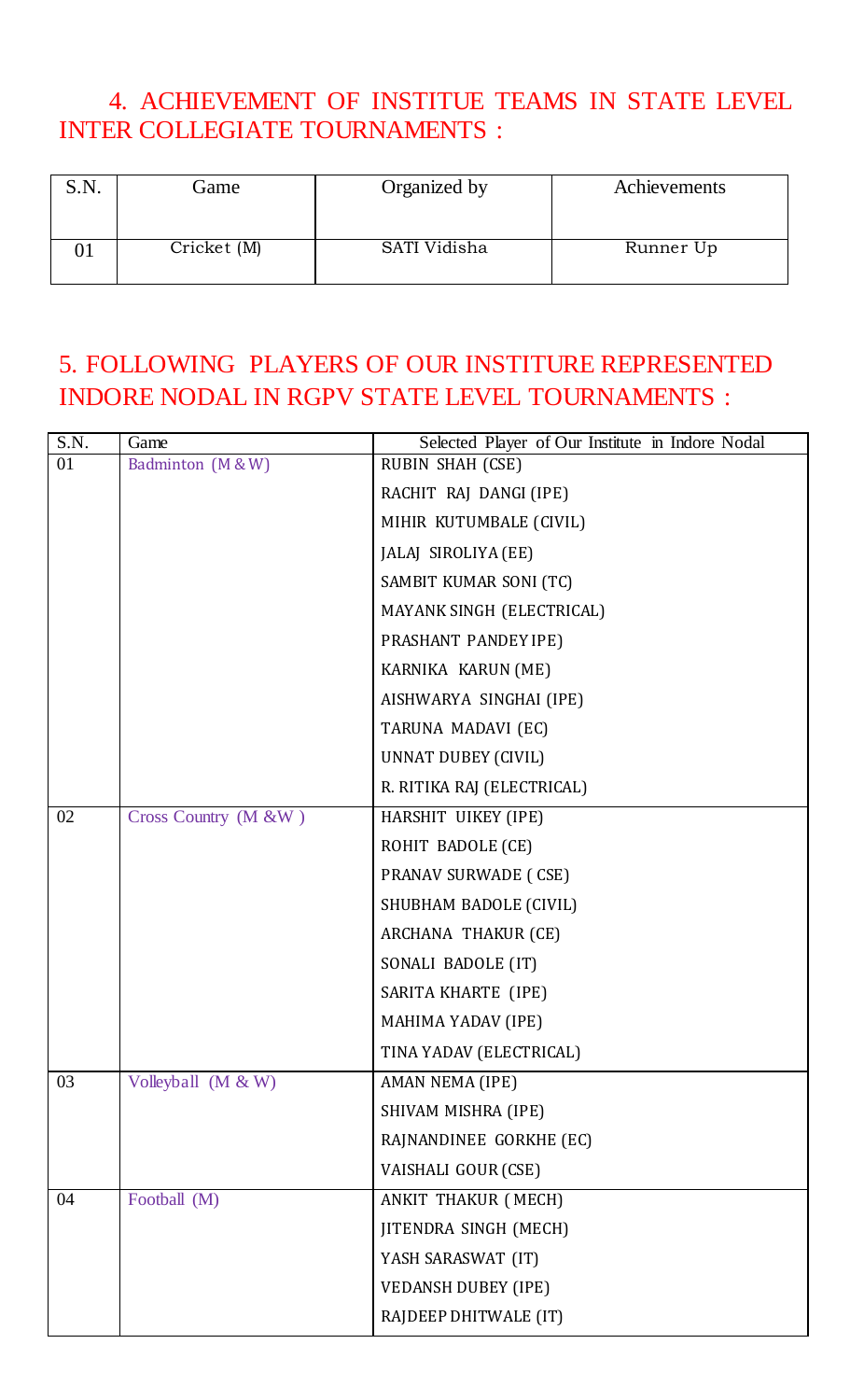| 05 | Kho-Kho $(M & W)$       | TOOMIT SONAVARE (MECH)<br>HARIOM CHOUHAN (ELECTRICAL)<br><b>UDAY MEWADA (CSE)</b><br>LOKESH DOHRE (CSE)<br>SHRUTI BHALAVI (EE)<br>URAVSHI SARDA (IT)<br>KHUSHBU DASORE (CIVIL)                                                                                                                                                                                                                                                                                                                                                                               |
|----|-------------------------|--------------------------------------------------------------------------------------------------------------------------------------------------------------------------------------------------------------------------------------------------------------------------------------------------------------------------------------------------------------------------------------------------------------------------------------------------------------------------------------------------------------------------------------------------------------|
| 06 | Table Tennis (M & W)    | DIVYANSHU PARIKH (MECH)<br>RAHUL RAJ BHATT (EI)<br>KHUSHI GOYAL (IT)<br>NAVANI SWAMI (BME)<br>ANAMIKA (MECH)                                                                                                                                                                                                                                                                                                                                                                                                                                                 |
| 08 | Drop-Roball( $M \& W$ ) | ROHIT BADOLE (CIVIL)<br>MANOJ K. GURJER (IPE)<br>HARSHIT GURJER (IPE)<br>SHIVAM TRIPATHI (CIVIL)<br>SHUBHAM BADOLE (CIVIL)<br>ROHIT WAKLA (MECH.)<br>DINESH SISIDIYA (INSTRU)<br>SHYAM SHARMA (IPE)<br>RONIT GUPTA (TC)<br>PRANAV SHARMA (CIVIL)<br>ABHISHEK BHARGAVA (CIVIL)<br><b>GAURAV PANDEY (B.PHARMA)</b><br>SONALI BADOLE (IT)<br>NAMRATA MARAVI (IT)<br>MAHIMA JAMRE (CIVIL)<br>BHAWNA GURJAR (IT)<br>NEELU RATHORE (CSE)<br>PRIYA AHIRWAR (ELECTRICAL)<br>HIMANSHI AGRAWAL (TC)<br>GARGI SINGH (TC)<br>RUNKAL PATEL (IT)<br>DEVISH AGRAWAL (CIVIL) |
| 09 | Kabaddi (W)             | <b>JYOTI HARIYALE (IT)</b><br>URVASHI SHARDA (IT)<br>MAHIMA JHAMRE (CIVIL)                                                                                                                                                                                                                                                                                                                                                                                                                                                                                   |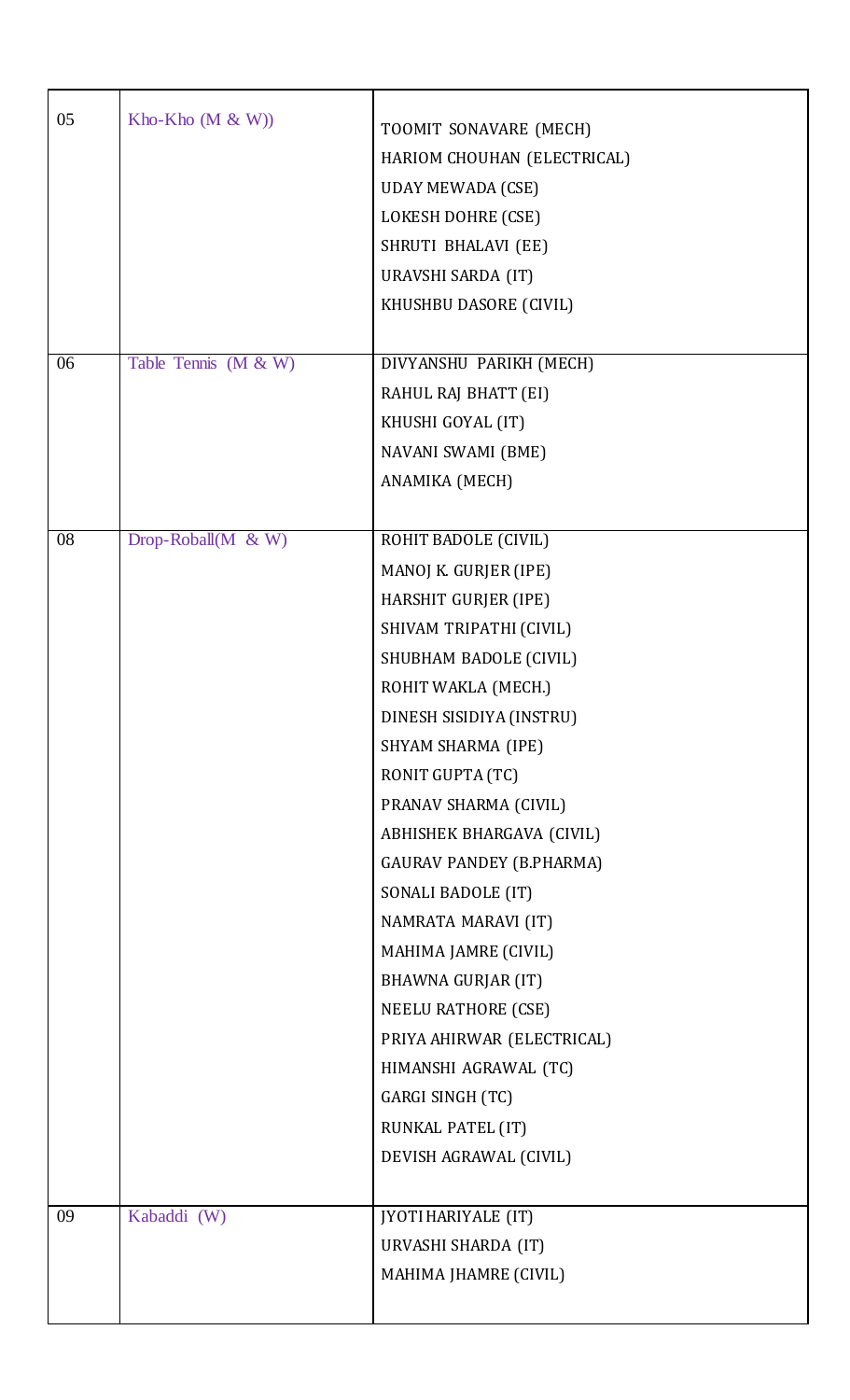| 10 | Cricket (M)         | <b>AKARSH JAIN (IPE)</b>        |
|----|---------------------|---------------------------------|
|    |                     | VISHWARAJ GAUR (ELECTRICAL)     |
|    |                     | YATISH KHARE (ELECTRICAL)       |
| 11 | Athletics (M & W)   | <b>AKASH SEMIL(EE)</b>          |
|    |                     | HARSHIT UIKEY(IPE)              |
|    |                     | NIKHIL SINGH(BM)                |
|    |                     | <b>PRANAV SURWADE (CSE)</b>     |
|    |                     | VIKRANT CHATURVEDI (CSE)        |
|    |                     | ROHIT BADOLE (ELECTAL)          |
|    |                     | SHIVAM TRIPATHI (CIVIL)         |
|    |                     | ISHAN SONI (MECH)               |
|    |                     | URVASHI SARDA (IT)              |
|    |                     | PALLAVI PARASHAR (TC)           |
|    |                     | ARCHNA THAKUR (CIVIL)           |
|    |                     | SHIVANI MUKATI (BME)            |
| 12 | Chess $(M & W)$     | HIMANSHU SHUKLA (ELECTRICAL)    |
|    |                     | MITRESH KAUL (CIVIL)            |
|    |                     | SHUBHI GUPTA (CIVIL)            |
|    |                     | SHRADHA BANSAL (TC)             |
| 13 | Baseball (M & W)    | VIPUL NEERAJ VERMA (ELECTRICAL) |
|    |                     | MOHD. FARUK MANSURI ( CIVIL)    |
|    |                     | TARANJEET SINGH (CIVIL)         |
|    |                     | HARSHIT UIKEY (IPE)             |
|    |                     | MANISH GUPTA (MECH.)            |
|    |                     | <b>GOURAV PANDEY (B.HARMA)</b>  |
|    |                     | KHUSHBOO THAKUR (ELECTRICAL)    |
|    |                     | SUBODH DWIVEDI (MECH.)          |
|    |                     | SHREYA KANOJIYA (ELECTRICAL)    |
|    |                     | HIMANSHI AGRAWAL(TC)            |
|    |                     | PRAGYA TRIPATHI (CIVIL)         |
|    |                     | SHREYA CHATURVEDI (ELECTRICAL)  |
|    |                     | AYUSHI KARDE (INSTRU)           |
| 14 | Netball( $M \& W$ ) | YASH JAISWAL(EE)                |
|    |                     | ASHUTOSH MEHRA(CSE)             |
|    |                     | ROHIT KUMAR YADAV (ELECTRICAL)  |
|    |                     | PRADHUMN DAS (MECH.)            |
|    |                     | LAKSHYA CHADDA (INSTRU)         |
|    |                     | POOJATHAKUR (CSE)               |
|    |                     | SAKSHI SUTWA (IT)               |
|    |                     | ISHITA NAIK (TC)                |
|    |                     | AKANKSHA SURYWANSHI (TC)        |
|    |                     | DIVYA HARIYALE (IPE)            |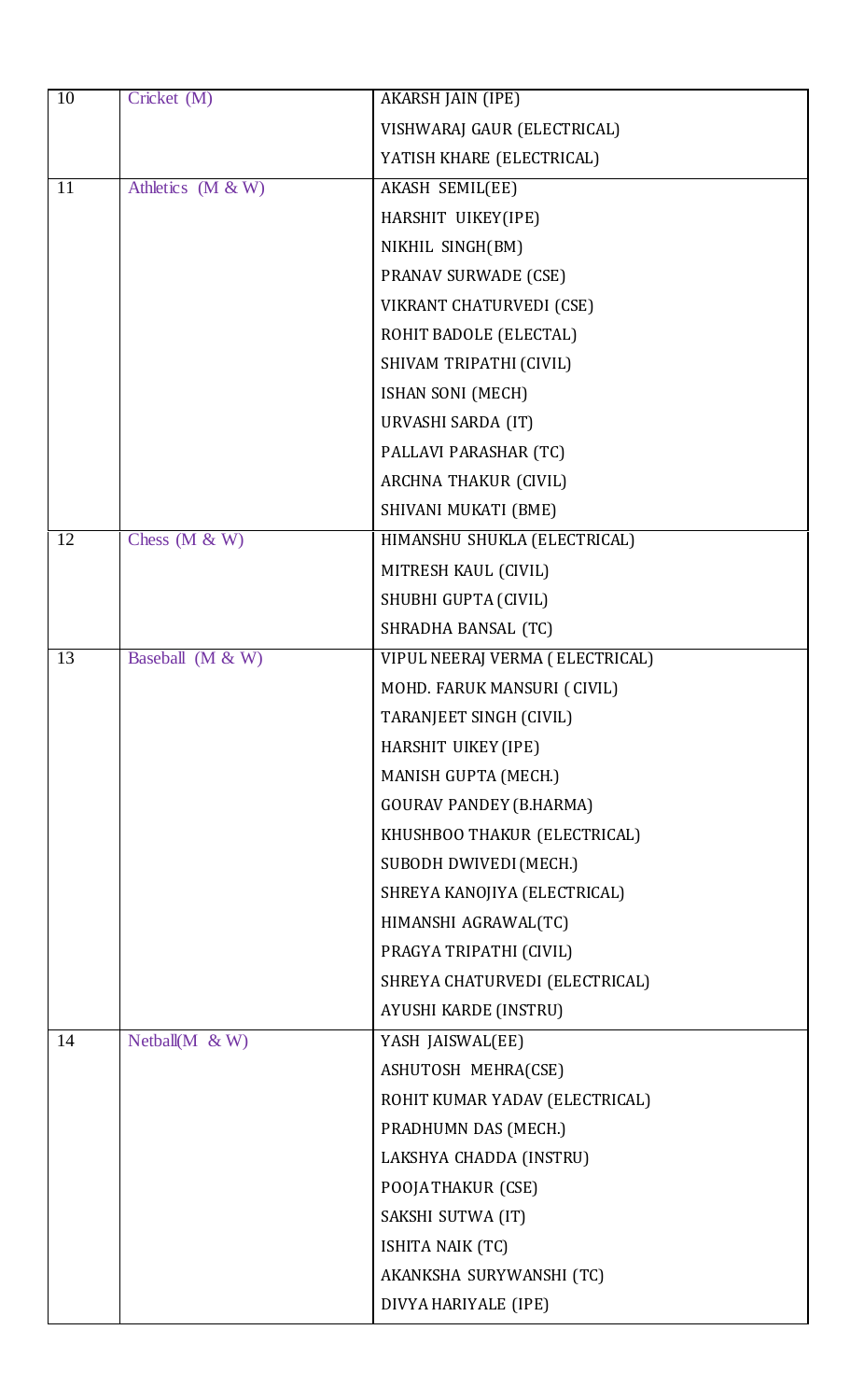| 15 | Swimming $(M)$                     | NEEL GADIKAR(EC)                 |
|----|------------------------------------|----------------------------------|
|    |                                    |                                  |
| 16 | Handball $(M & W)$                 | VIPUL RAI (CE)                   |
|    |                                    | DEEPKAMAL PUWARE (EE)            |
|    |                                    | SHRISTHI BAJPAI(EI)              |
| 18 | Weight lifting, Powerlifting       | MANISH TEKRAM(B.PHARM)           |
|    | , Body-building (M)                | PRIYANSH JAIN(B.PHARM)           |
|    |                                    | ADARSH SHARMA (MECH.)            |
|    |                                    |                                  |
| 19 | Basketball (M & W)                 | SARTHAK CHHABDA (CSE)            |
|    |                                    | ROHIT K. YADAV (ELECTRICAL)      |
|    |                                    | SAMANK LOKWANI (CSE)             |
|    |                                    | PRADHYUM DAS (MECH.)             |
|    |                                    | ANKASHA SURYAWANSHI (TC)         |
|    |                                    | MINHA SHARMA (TC)                |
|    |                                    | SHIVANI PATWA (IT)               |
|    |                                    | POOJATHAKUR (CSE)                |
| 20 | <b>RIFLE &amp; PISTOL SHOOTING</b> | AKASH SEMIL (ELECTRICAL)         |
|    | (M & W)                            | NARINDAR SHARMA (CSE)            |
|    |                                    | SHIVANI MUKATI (BME)             |
|    |                                    | <b>BHARTI GEHLOT (IT)</b>        |
|    |                                    | MEETAL PATEL (MECH)              |
|    |                                    | JAIDEEP VERMA (TC)               |
| 22 | HOCKEY (M)                         | <b>AKASH SEMIL (ELECRICAL)</b>   |
|    |                                    | SUMIT PATHAK (B.PHARMA)          |
|    |                                    | RAVIKANT AHIRWAR (TC)            |
|    |                                    | ANISH PATEL (CIVIL)              |
|    |                                    | DEVENDRA SINGH NARVARIYA (CIVIL) |
|    |                                    | SHIV PRABHAT (IT)                |
|    |                                    | ABHISHEK GUPTA (ELECRICAL)       |
|    |                                    | RITIK BOURASI (ELECRICAL)        |
|    |                                    | RONIT GUPTA (TC)                 |
|    |                                    | SATYAM YADAV (BME)               |
|    |                                    | YASER ZAIDI (CIVIL)              |
|    |                                    | AYUSH BARYA (IT)                 |
| 23 | <b>BOXING</b> (M)                  | AKSHAT BHAIJI (IPE)              |
|    |                                    |                                  |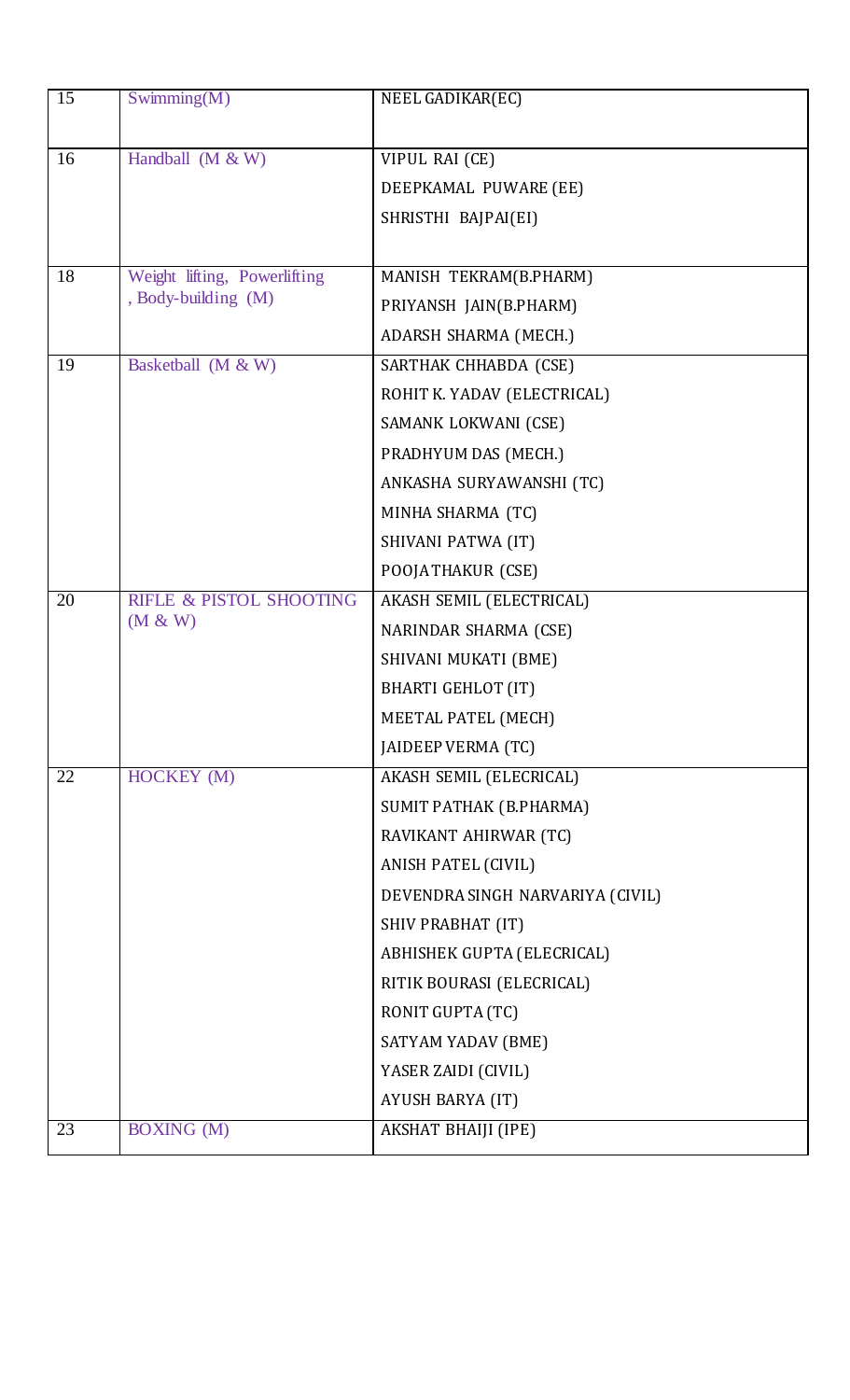#### 6. FOLLOWING PLAYERS OF OUR INSTITUTE REPRESENTED MADHYA PRADES IN OPEN NATIONAL TOURNAMENTS :

| S.N.           | Name of Players                     | <b>Branch</b>          | Name of Game      | Represented           |
|----------------|-------------------------------------|------------------------|-------------------|-----------------------|
|                | <b>MUSKAN RATHORE</b>               | <b>CIVIL</b>           | <b>CYCLE POLO</b> | <b>MADHYA PRADESH</b> |
| $\overline{2}$ | <b>GARGI SHINGH</b>                 | <b>TC</b>              | <b>CYCLE POLO</b> | <b>MADHYA PRADESH</b> |
| 3              | <b>URAVSHI SARDA</b>                | ÏΤ                     | <b>CYCLE POLO</b> | MADHYA PRADESH        |
| $\overline{4}$ | <b>JYOTI YADAV</b>                  | <b>INSTRU</b>          | <b>CYCLE POLO</b> | MADHYA PRADESH        |
| 5              | <b>PRIYANKA</b><br><b>SHAKYAWAR</b> | $\overline{\text{IT}}$ | <b>CYCLE POLO</b> | <b>MADHYA PRADESH</b> |
| 6              | <b>HARSHITA BARGAL</b>              | BME                    | <b>CYCLE POLO</b> | <b>MADHYA PRADESH</b> |
| $\overline{7}$ | VISHITA HIRANI                      | <b>MECH</b>            | <b>CYCLE POLO</b> | <b>MADHYA PRADESH</b> |
| 8              | <b>SHREYA KANODIA</b>               | <b>ELECTRICAL</b>      | <b>CYCLE POLO</b> | MADHYA PRADESH        |
| 9              | <b>DIVYA HARIYALE</b>               | <b>IPE</b>             | <b>NETBALL</b>    | <b>MADHYA PRADESH</b> |
| 10             | <b>ARSHLEEN SINGH</b>               | <b>CIVIL</b>           | PARA CRICKET      | <b>MADHYA PRADESH</b> |

#### 7. FOLLOWING PLAYERS OF OUR INSTITUTE REPRESENTED RGPV UNIVERSITY IN INTER UNIVERSITY TOURNAMENTS :

| S.N.            | Name of Players                                | <b>Branch</b>     | Name of Game        | Represented        |
|-----------------|------------------------------------------------|-------------------|---------------------|--------------------|
| $\mathbf{1}$    | <b>DIVYANSHU PAREKH</b>                        | MECH.             | <b>TABLE TENNIS</b> | <b>RGPV</b> Bhopal |
| $\overline{2}$  | KHUSHBOO GOYAL                                 | IT                | <b>TABLE TENNIS</b> | <b>RGPV</b> Bhopal |
| $\overline{3}$  | <b>NAVANI SWAMI</b>                            | <b>BME</b>        | <b>TABLE TENNIS</b> | <b>RGPV</b> Bhopal |
| $\overline{4}$  | <b>JYOTI HARIYALE</b>                          | IT                | <b>KABADDI</b>      | <b>RGPV</b> Bhopal |
| $\overline{5}$  | RAJNANDANI GOKHE                               | <b>TC</b>         | VOLLEYBALL          | <b>RGPV</b> Bhopal |
| 6               | <b>VISHWARAJ GAUR</b>                          | MECH.             | <b>CRICKET</b>      | <b>RGPV</b> Bhopal |
| $\overline{7}$  | <b>AKARSH JAIN</b>                             | <b>IPE</b>        | <b>CRICKET</b>      | <b>RGPV</b> Bhopal |
| 8               | <b>SARAL NIGAM</b>                             | <b>CIVIL</b>      | <b>SOFTBALL</b>     | <b>RGPV</b> Bhopal |
| 9               | <b>SHREYA KANODIA</b>                          | <b>ELECTRICAL</b> | <b>SOFTBALL</b>     | <b>RGPV</b> Bhopal |
| 10              | <b>HIMANSHI AGRAWAL</b>                        | <b>TC</b>         | <b>SOFTBALL</b>     | <b>RGPV</b> Bhopal |
| $\overline{11}$ | <b>MOHD FARUK</b><br><b>MANSURI</b>            | <b>CIVIL</b>      | <b>BASEBALL</b>     | <b>RGPV</b> Bhopal |
| 12              | <b>VIPUL</b><br><b>NEERAJ</b><br><b>SHARMA</b> | <b>ELECTRICAL</b> | <b>BASEBALL</b>     | <b>RGPV</b> Bhopal |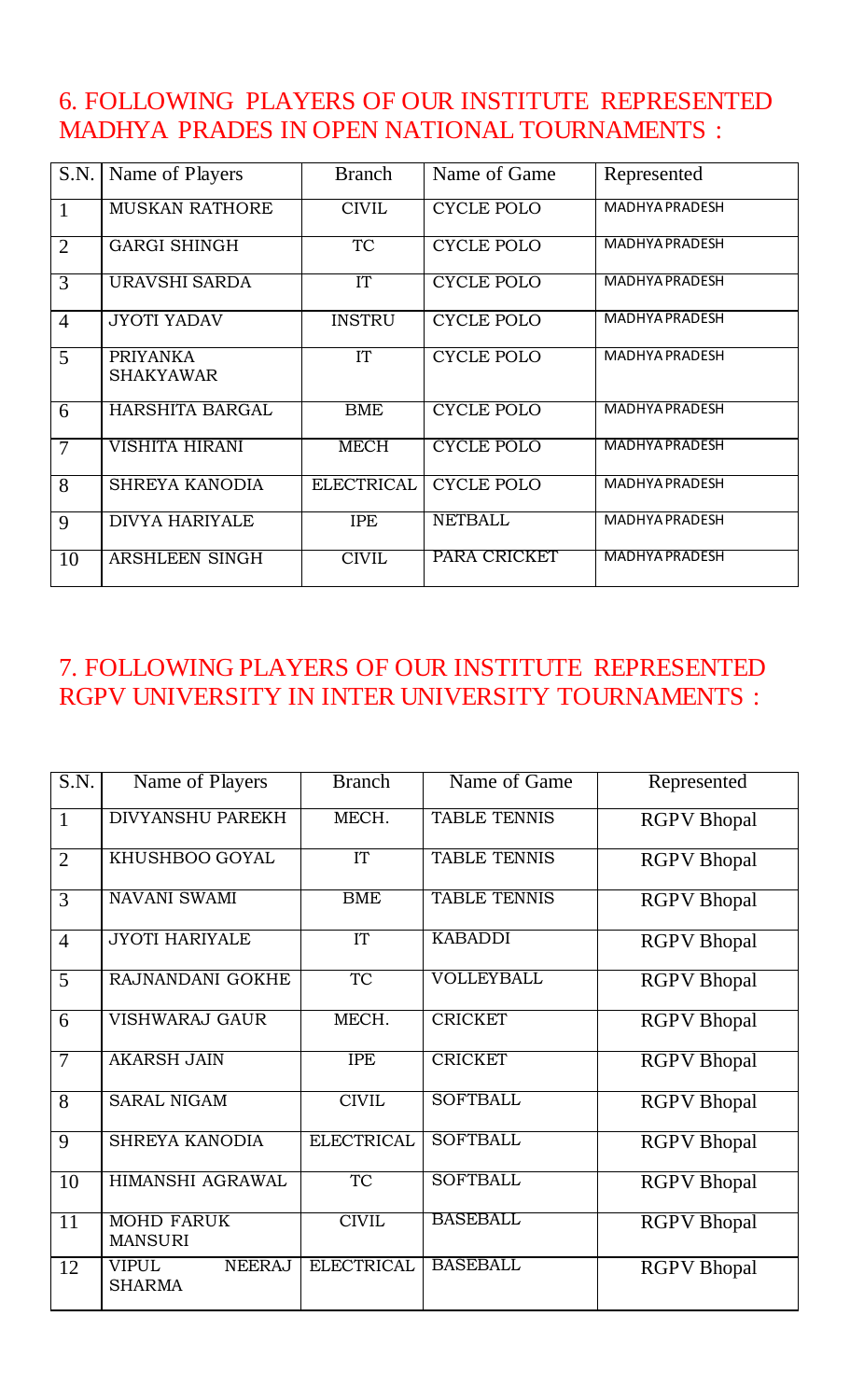| S.N.            | Name of Players                      | <b>Branch</b>     | Name of Game          | Represented        |
|-----------------|--------------------------------------|-------------------|-----------------------|--------------------|
| 13              | <b>AYUSHI KARADE</b>                 | <b>INSTRU</b>     | <b>BASEBALL</b>       | <b>RGPV</b> Bhopal |
| 14              | <b>KHUSHBOO THAKUR</b>               | <b>ELECTRICAL</b> | <b>BASEBALL</b>       | <b>RGPV</b> Bhopal |
| 15              | <b>AKASH SEMIL</b>                   | <b>ELECTRICAL</b> | <b>HOCKEY</b>         | <b>RGPV</b> Bhopal |
| 16              | <b>SUMIT PHATAK</b>                  | <b>B.PHARMA</b>   | <b>HOCKEY</b>         | <b>RGPV</b> Bhopal |
| 17              | <b>RUBIN SHAH</b>                    | <b>CSE</b>        | <b>BADMINTON</b>      | <b>RGPV</b> Bhopal |
| 18              | MIHIR KUTUMBLE                       | <b>CIVIL</b>      | <b>BADMINTON</b>      | <b>RGPV</b> Bhopal |
| $\overline{19}$ | RACHIT RAJ DANGI                     | <b>IPE</b>        | <b>BADMINTON</b>      | <b>RGPV</b> Bhopal |
| $\overline{20}$ | <b>SAMBIT KUMAR</b><br><b>MISHRA</b> | TC                | <b>BADMINTON</b>      | <b>RGPV</b> Bhopal |
| $\overline{21}$ | <b>KARNIKA KARUN</b>                 | <b>MECH</b>       | <b>BADMINTON</b>      | <b>RGPV</b> Bhopal |
| $\overline{22}$ | <b>AISHWARYA SINGHAI</b>             | <b>IPE</b>        | <b>BADMINTON</b>      | <b>RGPV</b> Bhopal |
| $\overline{23}$ | <b>ANKIT THAKUR</b>                  | <b>MECH</b>       | <b>FOOTBALL</b>       | <b>RGPV</b> Bhopal |
| 24              | YASH JAISWAL                         | <b>ELECTRICAL</b> | <b>NETBALL</b>        | <b>RGPV</b> Bhopal |
| 25              | <b>ASHUTOSH MEHRA</b>                | CSE               | <b>NETBALL</b>        | <b>RGPV</b> Bhopal |
| 26              | <b>PRADHYUM</b>                      | <b>MECH</b>       | <b>NETBALL</b>        | <b>RGPV</b> Bhopal |
| 27              | ROHIT YADAV                          | <b>ELECTRICAL</b> | <b>NETBALL</b>        | <b>RGPV</b> Bhopal |
| 28              | POOJA THAKUR                         | CSE               | <b>NETBALL</b>        | <b>RGPV</b> Bhopal |
| 29              | <b>SAKSHI SUWTA</b>                  | <b>IT</b>         | <b>NETBALL</b>        | <b>RGPV</b> Bhopal |
| 30              | <b>PRADHUMN</b>                      | <b>MECH</b>       | <b>BASKETBALL</b>     | <b>RGPV</b> Bhopal |
| 31              | <b>MINHA SHARMA</b>                  | <b>TC</b>         | <b>BASKETBALL</b>     | <b>RGPV</b> Bhopal |
| 32              | <b>NIKHIL SINGH</b>                  | <b>BME</b>        | <b>ATHLETICS</b>      | <b>RGPV</b> Bhopal |
| 33              | <b>JYOTI HARIYALE</b>                | IT                | <b>ATHLETICS</b>      | <b>RGPV</b> Bhopal |
| 34              | <b>URBSHI SHARDA</b>                 | IT                | <b>ATHLETICS</b>      | <b>RGPV</b> Bhopal |
| $\overline{35}$ | <b>NEEL GADKARI</b>                  | EC                | <b>SWIMMING</b>       | <b>RGPV</b> Bhopal |
| 36              | <b>SHIVANI MUKATI</b>                | <b>BME</b>        | <b>RIFLE SHOOTING</b> | <b>RGPV</b> Bhopal |
| $\overline{37}$ | <b>HIMANSHU SHUKLA</b>               | <b>ELECTRICAL</b> | <b>CHESS</b>          | <b>RGPV</b> Bhopal |